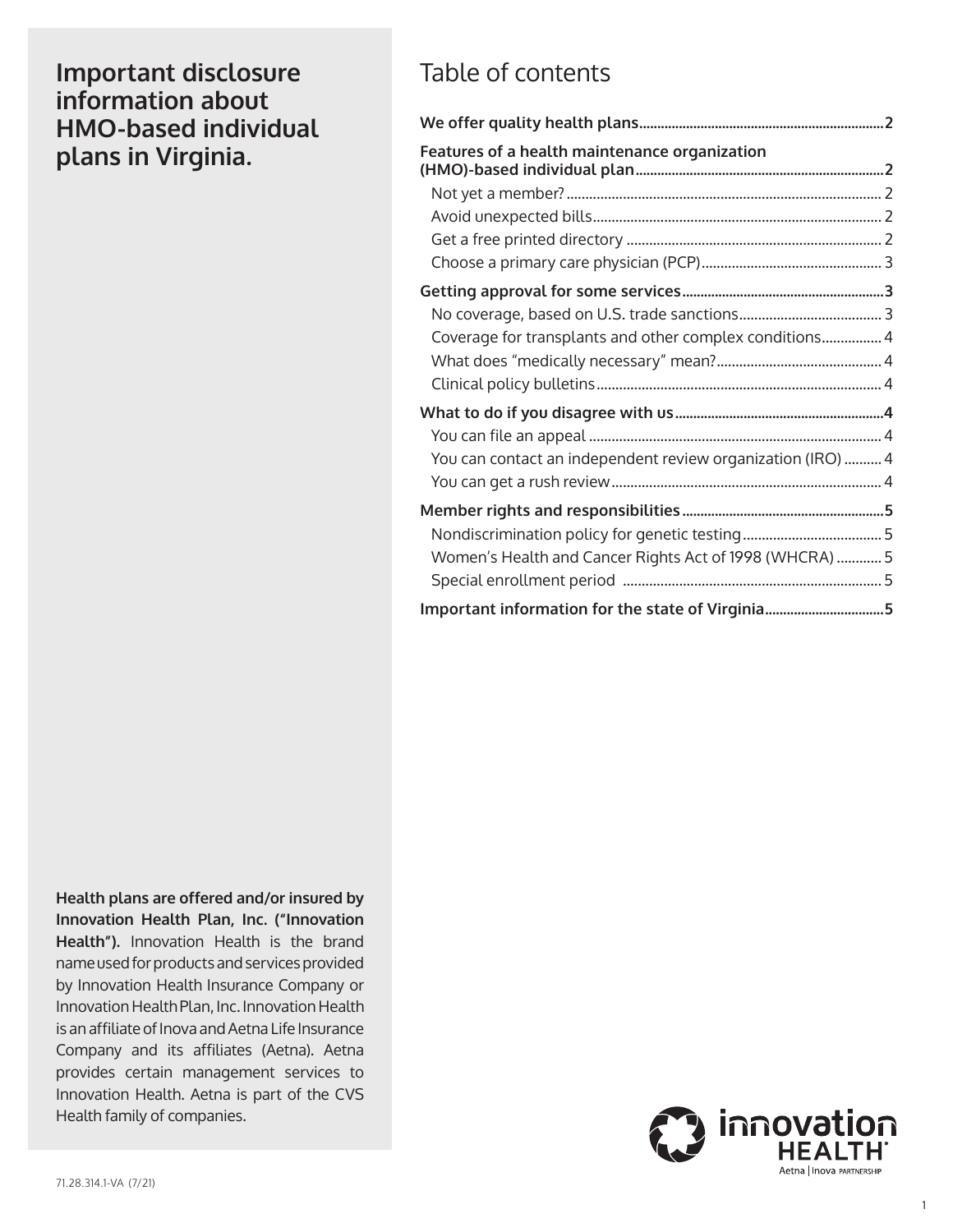# <span id="page-1-0"></span>We offer quality health plans

By following health plan accreditation standards of the National Committee for Quality Assurance (NCQA), we offer you quality health plans. Visit **[Aetna.com/individuals](http://www.aetna.com/individuals-families-health-insurance/document-library/documents/2019Disclosures/NCQA-MED-Disclosures-FI-SI.pdf)families-health-insurance/document-library/ [documents/2019Disclosures/NCQA-MED-Disclosures-](http://www.aetna.com/individuals-families-health-insurance/document-library/documents/2019Disclosures/NCQA-MED-Disclosures-FI-SI.pdf)[FI-SI.pdf](http://www.aetna.com/individuals-families-health-insurance/document-library/documents/2019Disclosures/NCQA-MED-Disclosures-FI-SI.pdf)** to learn more about how we meet the NCQA accreditation and standards. You can also call us at the number on your member ID card to ask for a printed copy.

This document details how to:

#### **Understand your health plan**

- Benefits and services included in, and excluded from, your coverage
- Prescription drug benefit
- Mental health and addiction benefits
- Care after office hours, urgent care, and emergency care

#### **Get plan information online and by phone**

- How you can reach us
- Help for those who speak another language and for the hearing impaired
- Get information about how to file a claim
- Search our network for doctors, hospitals and other health care providers
- Accountable care organizations (ACOs)
- Our quality management programs, including goals and outcomes

#### **Know the costs and rules for using your plan**

- What you pay
- Your costs when you go outside the network
- Precertification: getting approvals for services
- We study the latest medical technology
- How we make coverage decisions
- Complaints, appeals and external reviews

## **Understand your rights and responsibilities**

- Member rights and responsibilities
- Notice of Privacy Practices

# Features of a health maintenance organization (HMO)-based individual plan

If you're a member, not all of the information in this document applies to your specific HMO-based individual plan. Most information applies to all plans, but some does not. For example, not all plans have prescription drug benefits and some may limit certain services, like one eye exam per year.

For some plans, you must personally bear all costs if you use health care or purchase drugs not authorized by your plan.

There's also information that may only apply to certain states. To be sure about which plan features apply to you, check your Summary of Benefits and Coverage plan documents. Can't find them? You can call Member Services to have a copy of your plan documents mailed to you.

#### **Not yet a member?**

For help understanding how a certain medical plan works, review the plan's Summary of Benefits and Coverage document.

#### **Avoid unexpected bills**

To avoid a surprise bill, make sure you check your plan documents to see what's covered before you get health care. Also, make sure you get care from a provider who is part of your plan's network. This just makes sense because:

- We have negotiated lower rates for you
- Network doctors and hospitals won't bill you above our negotiated rates for covered services
- You have access to quality care from our national network

To find a network provider, sign in to **[InnovationHealth.](http://www.InnovationHealth.com)  [com](http://www.InnovationHealth.com)** and select "Find a Doctor" from the top menu bar to start your search.

#### **Get a free printed directory**

To get a free printed list of doctors and hospitals, call the toll-free number on your member ID card. If you're not yet a member, call **1-844-365-7375 (TTY: 711)**.

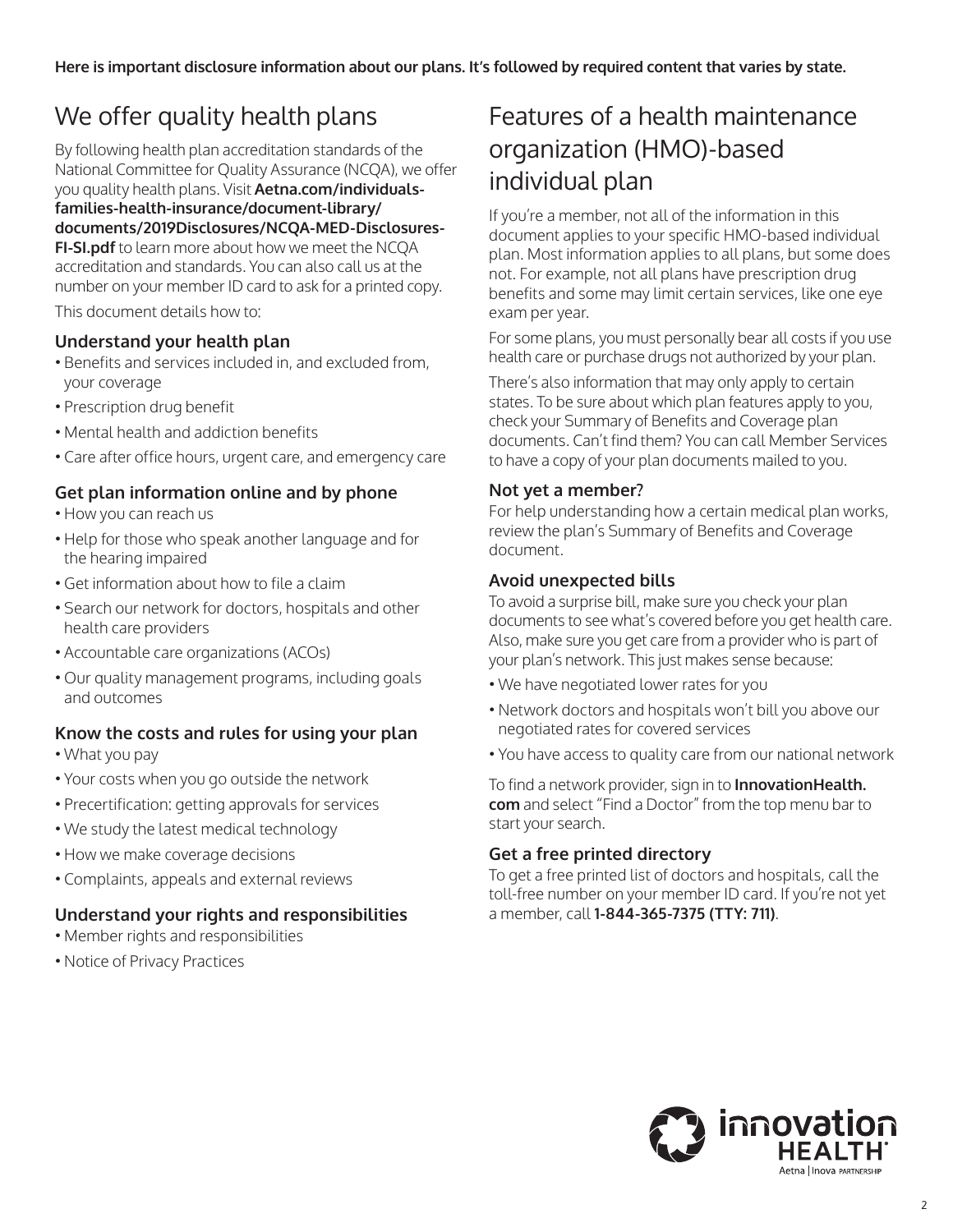## <span id="page-2-0"></span>**Choose a primary care physician (PCP)**

Most HMO-based plans require you to select a PCP. You can change your PCP at any time. If it's an emergency, you don't have to call your PCP first.

Some cover your care at different levels, depending on whether you visit your chosen PCP, or if you go directly to any licensed doctor without seeing your PCP first. If you visit any licensed doctor without going to your PCP first, your out-of-pocket costs are often higher. Your PCP performs physical exams, order tests and screenings and will also refer you to a specialist when needed. If it's an emergency, you don't have to call your PCP first. You may change your PCP at any time.

Women who are members may choose an obstetriciangynecologist (Ob/Gyn) as their PCP. An Ob/Gyns acting as a PCP will provide the same services and follow the same guidelines as any other PCP. See your plan documents for details.

You may also be able to choose a pediatrician for your child(ren)'s PCP. See your plan documents for details.

## Getting approval for some services

Usually we will pay for care only if we have given an approval before you get it. Your plan documents list all the services that require you to get prior approval.

First, we check to see that you're still a member. And we make sure the service is medically necessary for your condition. We also make sure the service and place requested to perform the service are cost effective. Our decisions are based solely on the existence of coverage and the appropriateness of care and service, using nationally recognized guidelines. We may suggest a different treatment or place of service that is just as effective but costs less. We also look to see if you qualify for one of our care management programs. If so, one of our nurses may contact you. Precertification doesn't verify whether you have reached any plan dollar limits or visit maximums for the service requested. So, even if you get approval, the service may not be covered.

#### **No coverage, based on U.S. trade sanctions**

If U.S. trade sanctions consider you a "blocked person," the plan can't provide benefits or coverage to you. If you travel to a country sanctioned by the United States, the plan, in most cases, can't provide benefits or coverage to you. Also, if your health care provider is a blocked person or is in a sanctioned country, we can't pay for services from that provider. For example, if you receive care while traveling in another country and the health care provider is a blocked person or is in a sanctioned country, the plan can't pay for those services. For more information, visit **[Treasury.gov/](https://www.treasury.gov/resource-center/sanctions/pages/default.aspx) [resource-center/sanctions/pages/default.aspx](https://www.treasury.gov/resource-center/sanctions/pages/default.aspx)** to read about U.S. trade sanctions.

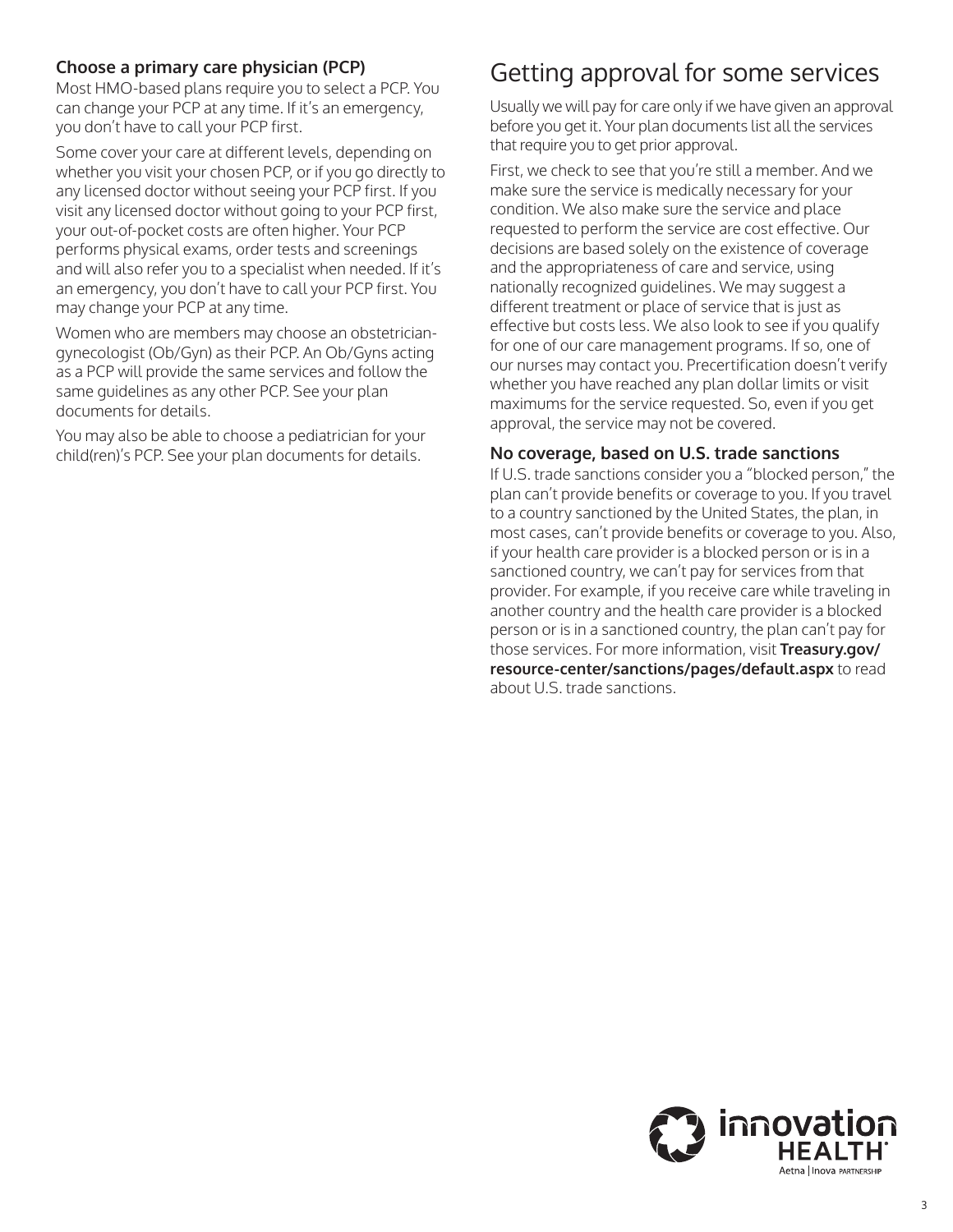## <span id="page-3-0"></span>**Coverage for transplants and other complex conditions**

Our National Medical Excellence Program® (NME) is for members who need a transplant or have a condition that can only be treated at a certain hospital. You may need to visit an Aetna Institutes of Excellence™ hospital to get coverage for the treatment. Some plans won't cover the service if you don't. We choose hospitals for the NME program based on their expertise and experience with these services. We also follow any state rules when choosing these hospitals.

## **What does "medically necessary" mean?**

It means your doctor ordered a product or service for an important medical reason. It might be to help prevent a disease or condition, or to check to see if you have one. It might also be to treat an injury or illness. The product or service must be ordered by your doctor and:

- Must meet a normal standard for doctors
- Must be the right type, in the right amount, for the right length of time and for the right body part
- Must be known to help the symptom
- Can't be just for the member's or the doctor's convenience
- Can't cost more than another service or product that is just as effective

Only medical professionals can decide if a treatment or service isn't medically necessary. We don't reward our employees for denying coverage. If we deny coverage, we'll send you and your doctor a letter. It will explain why we denied the treatment and how you can appeal the denial.

## **Clinical policy bulletins**

We write a report about a product or service when we decide if it's medically necessary. We call the report a clinical policy bulletin (CPB). CPBs guide us in deciding whether to approve a coverage request. Your plan may not cover everything our CPBs say is medically necessary. Each plan is different, so check your plan documents. CPBs are not meant to advise you or your doctor on your care. Only your doctor can give you advice and treatment. Talk to your doctor about any CPB related to your coverage or condition.

You and your doctor can visit **[Aetna.com/health-care](http://www.Aetna.com/health-care-professionals/clinical-policy-bulletins.html)[professionals/clinical-policy-bulletins.html](http://www.Aetna.com/health-care-professionals/clinical-policy-bulletins.html)** to read CPBs. No internet? Call the number on your member ID card and ask for a copy of a CPB for any product or service.

# What to do if you disagree with us

If you disagree with something we've done, you can talk to us on the phone. Or you can mail us a written complaint. The phone number and mailing address are on your member ID card.

Still not satisfied?

### **You can file an appeal**

Did we deny your claim? Directions on how to appeal our decision are in:

- The letter we sent you
- The Explanation of Benefits statement that says your claim was denied

The letter we sent you tells you:

- What we need from you
- How soon we will respond

If a denial is based on a medical judgment, you may be able to get an external review if you're not satisfied with your appeal. Some states have their own external review process, and you may need to pay a small filing fee to your state. In other states, external review is available but follows federal rules.

For help or to learn more:

- Visit your state's government website at **[USA.gov/state-tribal-governments](http://www.USA.gov/state-tribal-governments)**
- Call the phone number on your member ID card

#### **You can contact an independent review organization (IRO)**

An IRO will assign your case to one of its experts. The expert will be a doctor or other professional who specializes in the area referred to in your case or in your type of appeal. You should have a decision within 45 calendar days of the request. The IRO's decision is final and binding; we will follow its decision and you won't have to pay anything, unless there was a filing fee.

## **You can get a rush review**

If your doctor thinks you cannot wait 45 days, ask for an expedited review. That means we will make our decision as soon as possible.

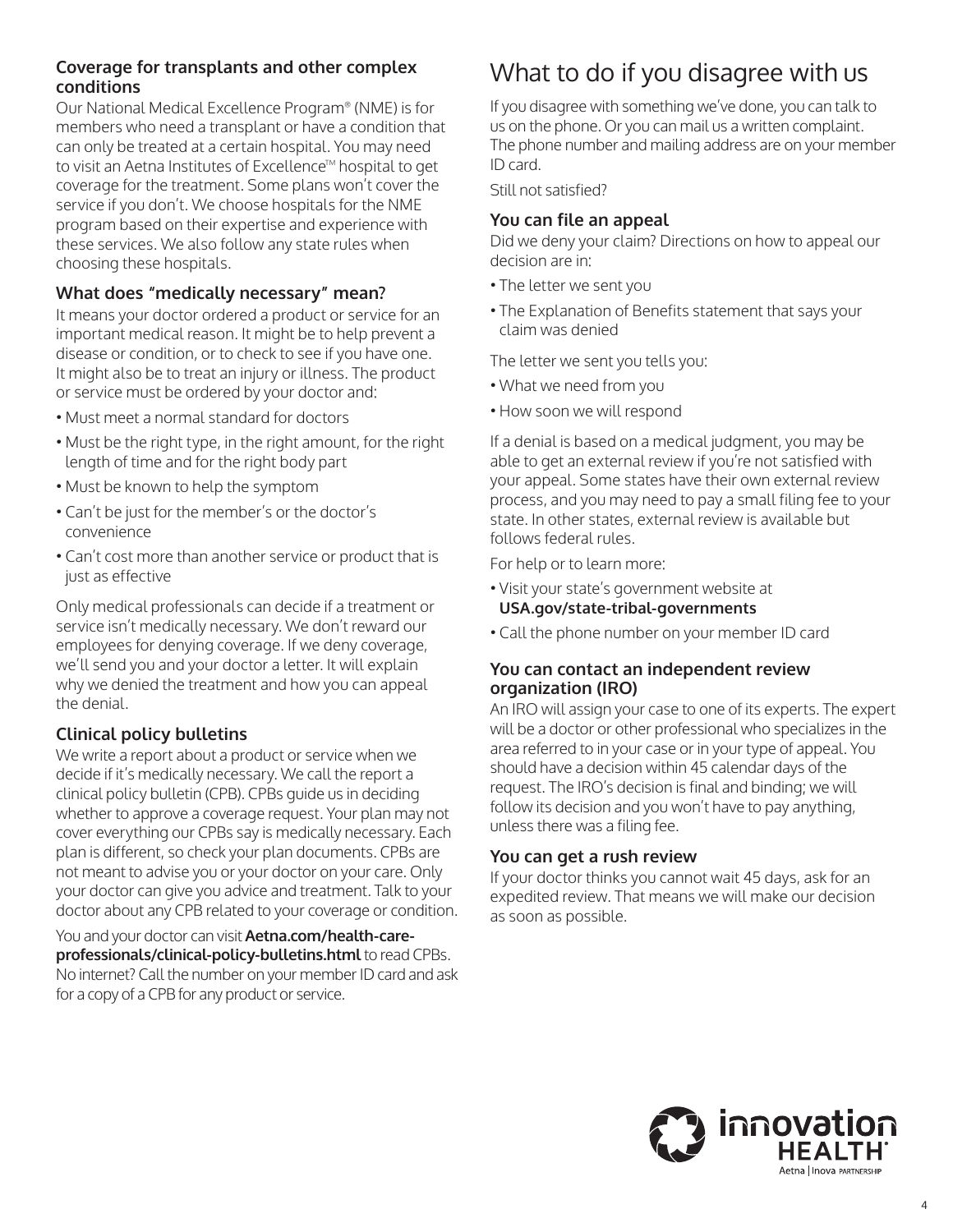# <span id="page-4-0"></span>Member rights and responsibilities

We don't consider race, disability, religion, sex, sexual orientation, health, ethnicity, creed, age or national origin when giving you access to care. Federal law requires network providers to do the same.

## **Nondiscrimination policy for genetic testing**

We don't use the results of genetic testing to discriminate, in any way, against applicants or enrollees. Also, you choose if you want to tell us your race or ethnicity and preferred language. We'll keep that information private. We use it to help us improve your access to health care and to serve you better.

### **Women's Health and Cancer Rights Act of 1998 (WHCRA)**

If you have had or are going to have a mastectomy, you may be entitled to certain benefits under WHCRA. For individuals receiving mastectomy-related benefits, coverage will be provided in a manner determined in consultation with the attending physician and the patient, for:

- All stages of reconstruction of the breast on which the mastectomy was performed
- Surgery and reconstruction of the other breast to produce a symmetrical appearance
- Prostheses
- Treatment of physical complications of the mastectomy, including lymphedema

Benefits will be provided to a person who has already undergone a mastectomy as a result of breast cancer while covered under a different health plan. Coverage is provided according to your plan design and is subject to plan limitations, copays, deductibles, coinsurance and referral requirements, if any, as outlined in your plan documents.

For more information:

- Call the number on your member ID card
- Visit the U.S. Department of Labor at **[DOL.gov/sites/](https://www.dol.gov/sites/dolgov/files/ebsa/about-ebsa/our-activities/resource-center/publications/your-rights-after-a-mastectomy.pdf) dolgov/files/ebsa/about-ebsa/our-activities/ [resource-center/publications/your-rights-after-a](https://www.dol.gov/sites/dolgov/files/ebsa/about-ebsa/our-activities/resource-center/publications/your-rights-after-a-mastectomy.pdf)mastectomy.pdf**

## **Special enrollment period**

If you (or your covered dependents) has a certain life event, you (or your covered dependents) may qualify for a special enrollment period outside of open enrollment. These events include but are not limited to:

- Marriage
- Birth or adoption of a child
- Loss of other health coverage
- Gain of citizenship or lawful presence in the United States

Visit **[HealthCare.gov/glossary/special-enrollment-period/](https://www.healthcare.gov/glossary/special-enrollment-period/)**  for more information about the special enrollment period.

## Important information for the state of Virginia

## **Virginia service area**

We've expanded your service area! As of May 1, 2019, the Virginia service area includes the entire Commonwealth of Virginia.

#### **Contact Virginia state officials**

In the event you need to contact someone about this insurance for any reason, please contact your agent. If no agent was involved in the sale of this insurance, or if you have additional questions, you may contact the insurance company issuing this insurance at the following address and telephone number:

 Phone: **804-371-9691** Virginia State Corporation Commission's Bureau of Insurance Life and Health Division PO Box 1157 Richmond, VA 23218 Fax: 804-371-9944

or

Office of the Managed Care Ombudsman Bureau of Insurance PO Box 1157 Richmond, VA 23218 Toll-free: **877-310-6560**  Richmond metropolitan area: **804-371-9032**  Email: **[ombudsman@virginia.gov](mailto:ombudsman@virginia.gov)** 

Written correspondence is preferred so they have a record of your inquiry. When contacting your agent, company or the Bureau of Insurance, have your policy number available.

Innovation Health is regulated as a Managed Care Health Insurance Plan (MCHIP) and, as such, is subject to regulation by both the Virginia State Corporation Commission's Bureau of Insurance and the Virginia Department of Health.

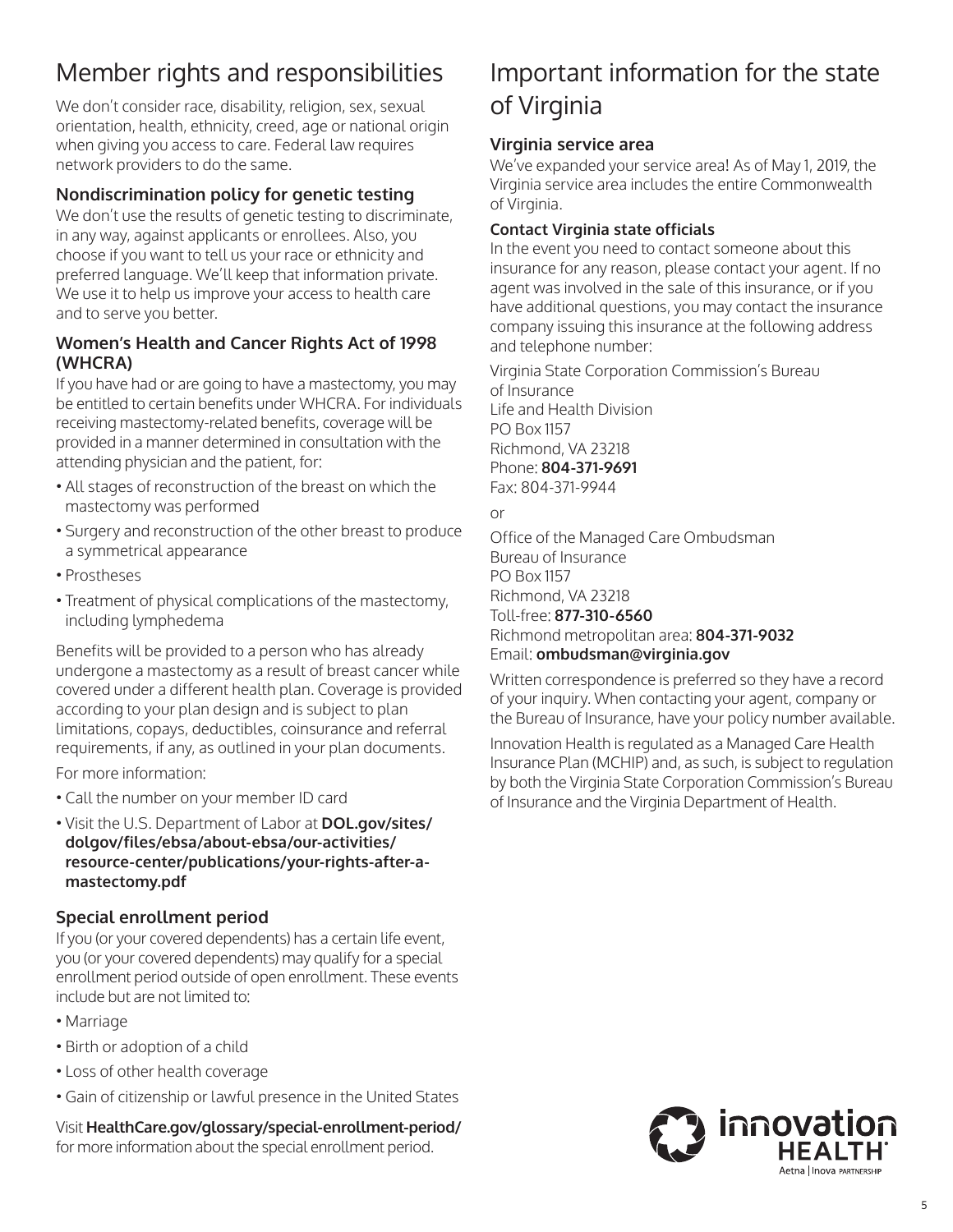Innovation Health complies with applicable Federal civil rights laws and does not unlawfully discriminate, exclude or treat people differently based on their race, color, national origin, sex, age, or disability.

We provide free aids/services to people with disabilities and to people who need language assistance.

If you need a qualified interpreter, written information in other formats, translation or other services, call **844-365-7375**.

If you believe we have failed to provide these services or otherwise discriminated based on a protected class noted above, you can also file a grievance with the Civil Rights Coordinator by contacting: Civil Rights Coordinator, P.O. Box 14462, Lexington, KY 40512, **1-800-648-7817**, **TTY: 711**, Fax: **859-425-3379**, CRCoordinator@aetna.com. You can also file a civil rights complaint with the U.S. Department of Health and Human Services, Office for Civil Rights Complaint Portal, available at **<https://ocrportal.hhs.gov/ocr/portal/lobby.jsf>**, or at: U.S. Department of Health and Human Services, 200 Independence Avenue SW., Room 509F, HHH Building, Washington, DC 20201, or at **1-800-368-1019**, **800-537-7697 (TDD)**.